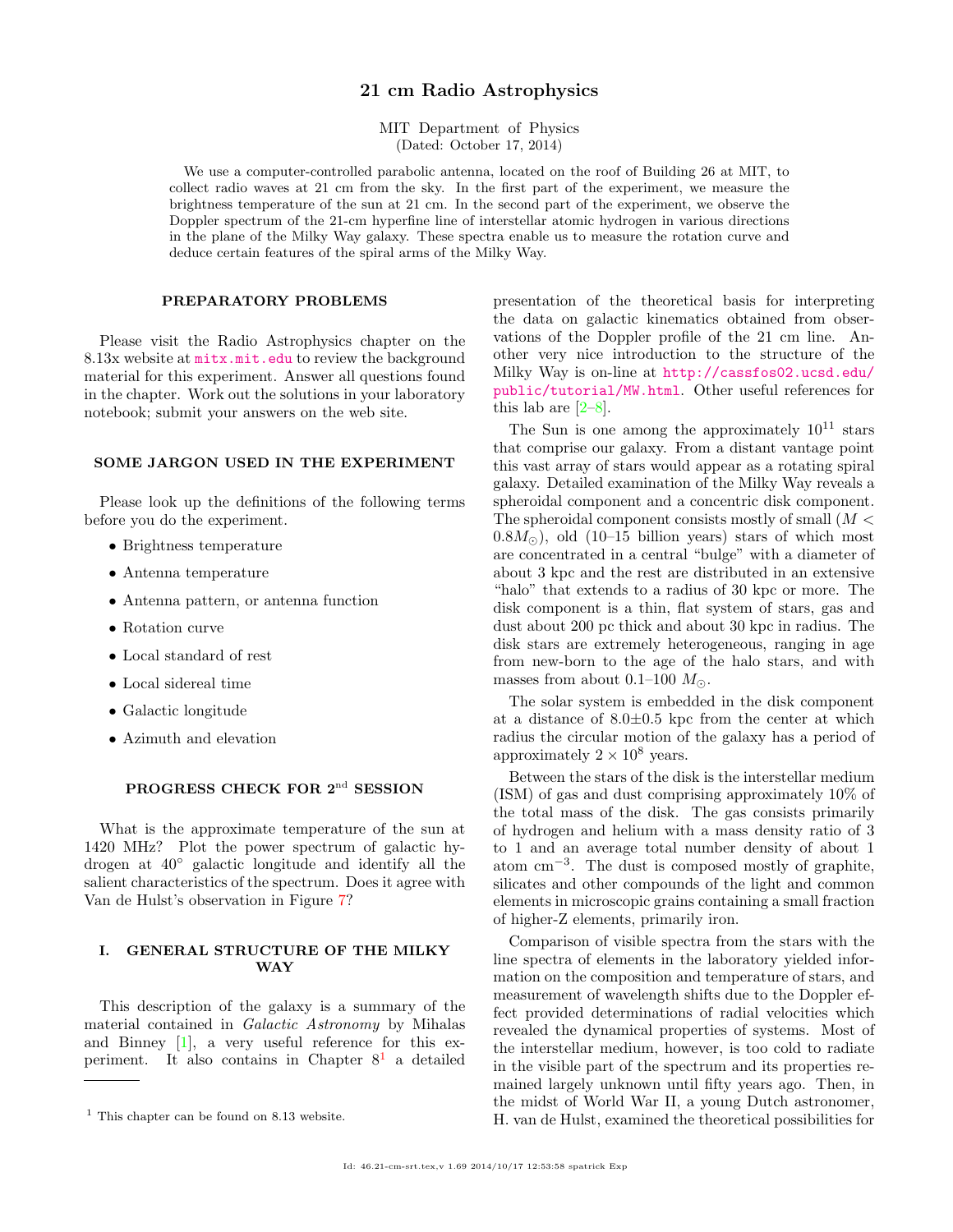detecting radio waves from the ISM, which would permit measurements of physical conditions and radial motions like those available in the visible spectrum. He predicted that the spin-flip transition of atomic hydrogen would produce such a line at a wavelength near 21 cm, and that the unique conditions of low density and temperature in interstellar space are such as to allow time for hydrogen atoms, excited by collision to their hyperfine triplet state, to decay by radiation to the singlet ground state.

The line was observed in 1951 by Ewing and Purcell at Harvard, by Christiansen in Sydney, and by Muller and Oort in the Netherlands. Radio observations at 21 cm soon became a major tool of astronomy for exploring and measuring the structure of our galaxy and many distant galaxies too.

Atomic hydrogen is the principal constituent of the interstellar medium, and one of the most interesting tracers of galactic structure. Whereas visible light is heavily obscured by dust in the ISM, radiation at 21 cm suffers little absorption.

Measurements of the Doppler shifts of the frequency of the 21 cm line determine the radial components (projections onto the line of sight) of motions of the interstellar medium. Analysis of the Doppler shifts in various directions around the galactic plane (i.e. around the Milky Way) reveal the kinematic structure of the galaxy, e.g., the tangential velocity of the matter in the galaxy as a function of the distance from the center, and, by implication, the geometry of the spiral arms.

### II. EXPERIMENTAL APPARATUS

Many details regarding the antenna, calibration and experimental procedures, and documentation for the software can be found on the Junior Lab Student Wiki and the Junior Lab Website.

#### II.1. Hardware

#### II.1.1. Antenna and Motors

The small radio telescope, SRT, is a 7.5 foot diameter parabolic dish and receiver designed by Haystack Observatory and sold by Cassi Corporation. Complete specifications for the antenna, mount and receiver are available under the "Antenna and Mount Information" link at the SRT website ([http://www.haystack.mit.edu/edu/](http://www.haystack.mit.edu/edu/undergrad/srt/) [undergrad/srt/](http://www.haystack.mit.edu/edu/undergrad/srt/)). It has a focal length of 85.7cm. It has a beam width of approximately 7.0 degrees.<sup>[2](#page-1-0)</sup>. The dish is mounted on a two-axis azimuth/elevation mount.

It is supported by an aluminum frame constructed from C/Ku band mesh that reflects all incident microwave energy if the surface holes are less than 1/10th of the incident wavelength. The system is controlled using a computer running a java applet that communicates with the controller, which contains a Basic-Stamp microcontroller. The microcontroller in turn controls the motor functions. A very basic block diagram of the system is shown in Fig. [1.](#page-1-1)



<span id="page-1-1"></span>FIG. 1. A basic block diagram of the SRT

#### II.1.2. Receiver

The SRT uses a phasing-type single-sideband scanning receiver. Fig. [2](#page-1-2) shows a block diagram of the radio receiver and subsequent signal processing stages. Radio power arriving from the sky is focused by reflection to the antenna feed horn. Signals then pass through a band pass filter, a low noise pre-amplifier and a mixer. The signal is digitized and sent back to the controlling computer over a serial RS-232 link. The central frequency of the synthesized local oscillator (LO) used in the mixer is user selectable from within the JAVA program. This permits the investigator to look at different spectral regions around 1420 MHz.



<span id="page-1-2"></span>

FIG. 2. A block diagram of the SRT Receiver

Signals pass from the feed horn to the low noise amplifier. The LNA provides a 24 dB gain whose output passes through a 40 MHz bandpass filter that prevents band signals from producing intermodulation in the image rejection mixers. Mixers are circuit elements that form the product of two analog waveforms (in NMR these elements are also called "phase detectors"). Its two inputs and output are related by the trigonometric relationship:

$$
\cos \omega_1 t \cos \omega_2 t = \frac{1}{2} \cos (\omega_1 + \omega_2) t + \frac{1}{2} \cos (\omega_1 - \omega_2) t. (1)
$$

<span id="page-1-0"></span><sup>2</sup> The first minimum of the antenna diffraction pattern is given by  $1.22\lambda/d \approx 7^\circ$ .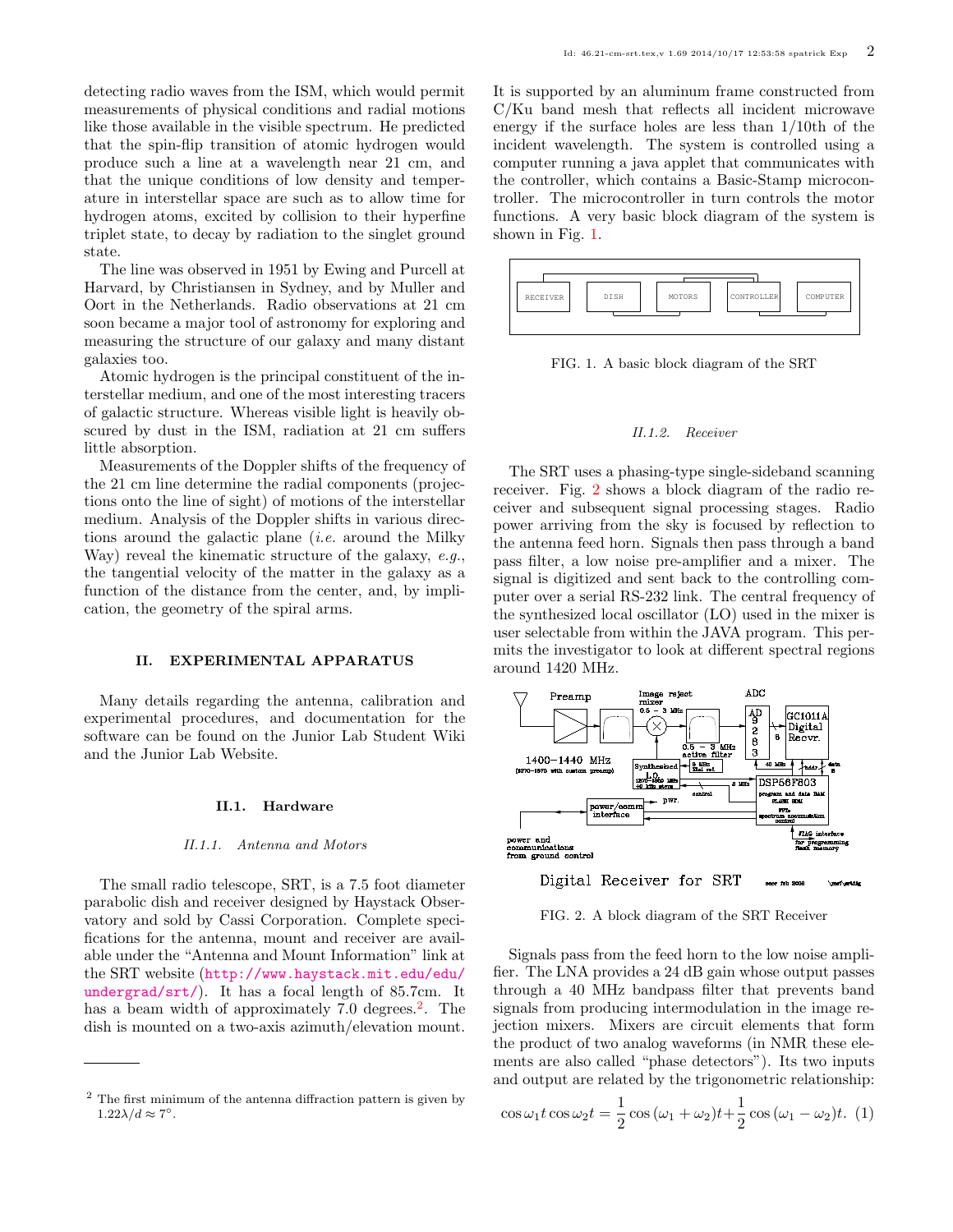

FIG. 3. A picture of the antenna feedhorn.

- 1 L-band probe
- 2 Low noise amplifier (LNA)
- 3 Universal male F-type to male F-type coupler
- 4 Receiver mounting bracket
- 5 Video port: analog signal
- 6 Power and communication: digital signal
- 7 Band pass filter
- 8 Feed horn extension

Note that both sum and difference frequencies are generated in a mixer. For our application, we band-pass filter the output and throw away the sum frequency contribution. See the "Receiver Information" link on the SRT website for more information.

#### II.1.3. Electronic noise calibration

Electronic noise calibration is performed using a noise diode, whose intensity and spectral distribution is approximately equivalent to a 115 Kelvin blackbody.

Compare this to the known signal strengths of some radio sources in the sky, shown in Figure [4.](#page-2-0)

The electronic noise calibrator is a diode (Noise/Com NC302L) connected to a small dipole antenna attached to the center of the SRT dish. A small (6 mA) current is sent through a controlled bulk avalanche mechanism, resulting in a wide band of frequencies. The dipole emits the signal which is detected by the receiver. To generate the correct wavelength signal, the dipole was fabricated to be 1/2 wavelength, or approximately 10.5 cm. To minimize signal from behind the dipole, the poles are set 1/4 wavelength, or approximately 5.25 cm, above the circular plate at the center of the SRT dish.

In practice, to calibrate the telescope you just have to point the antenna at an empty part of the sky, change the frequency to the hydrogen frequency, and hit the "Calib" button on the software interface. The software outputs a single number called  $T_{sys}$  which represents the background noise level in the device.

The software measures the ratio of the received power when the noise diode is turned on and then off again. Complete details of the SRT calibration are available at [http://www.haystack.edu/edu/undergrad/](http://www.haystack.edu/edu/undergrad/srt/receiver/SRT_calibration.html) [srt/receiver/SRT\\_calibration.html](http://www.haystack.edu/edu/undergrad/srt/receiver/SRT_calibration.html) and [http://](http://web.mit.edu/8.13/www/calibrator_report.pdf) [web.mit.edu/8.13/www/calibrator\\_report.pdf](http://web.mit.edu/8.13/www/calibrator_report.pdf).

Kraus, RADIO ASTRONOMY, 2nd ed.



Antenna sky noise temperature as a function of frequency and angle from zenith Fig. 8-6. Fig. 6-6. Antenia sky moise emperience as a neutron or requester and effectively and angle (HPBW) of less than a few degrees and 100 percent beam efficiency are assumed.<br>
(After Kraus and Ko, 1957, cosmic noise between 10 (After Kraus and Ko, 1951, cosmic nosse petween 10 with unit 1 Griz, retricta sinu rinson,<br>1965, cosmic noise above 1 GHz; Croom, 1964, atmospheric noise; CCIR, 1964, atmospherics;<br>and Radio Astronomy Explorer Satellite RA MHz.)

<span id="page-2-0"></span>FIG. 4. Noise Temperature versus angle from zenith. Taken from Kraus, 2nd Edition.

#### II.2. Software

The SRT control software interface is run from a computer which communicates with the ground controller in 26-630. The ground controller serves as the interface between the computer and the antenna stepper motors as well as the digital receiver located next to the antenna feed. RS-232 is used to send commands to the motors and to receive back the digitized spectral temperatures from the receiver<sup>[3](#page-2-1)</sup>. The ground controller should be left ON so that students can remotely operate the dish from 4-361.

A printed copy of the SRT Manual is located next to the computer in 4-361 and is also available online on the Junior Lab Wiki. This manual is very helpful for understanding how to work with the software.

Please take a while to look at the panel on the righthand-side of the software window. Familiarize yourself with the information that is shown there.

<span id="page-2-1"></span><sup>3</sup> Full details and schematics of the ground controller are available [http://www.haystack.edu/edu/undergrad/srt/receiver/](http://www.haystack.edu/edu/undergrad/srt/receiver/schemgndctl2.pdf) [schemgndctl2.pdf](http://www.haystack.edu/edu/undergrad/srt/receiver/schemgndctl2.pdf)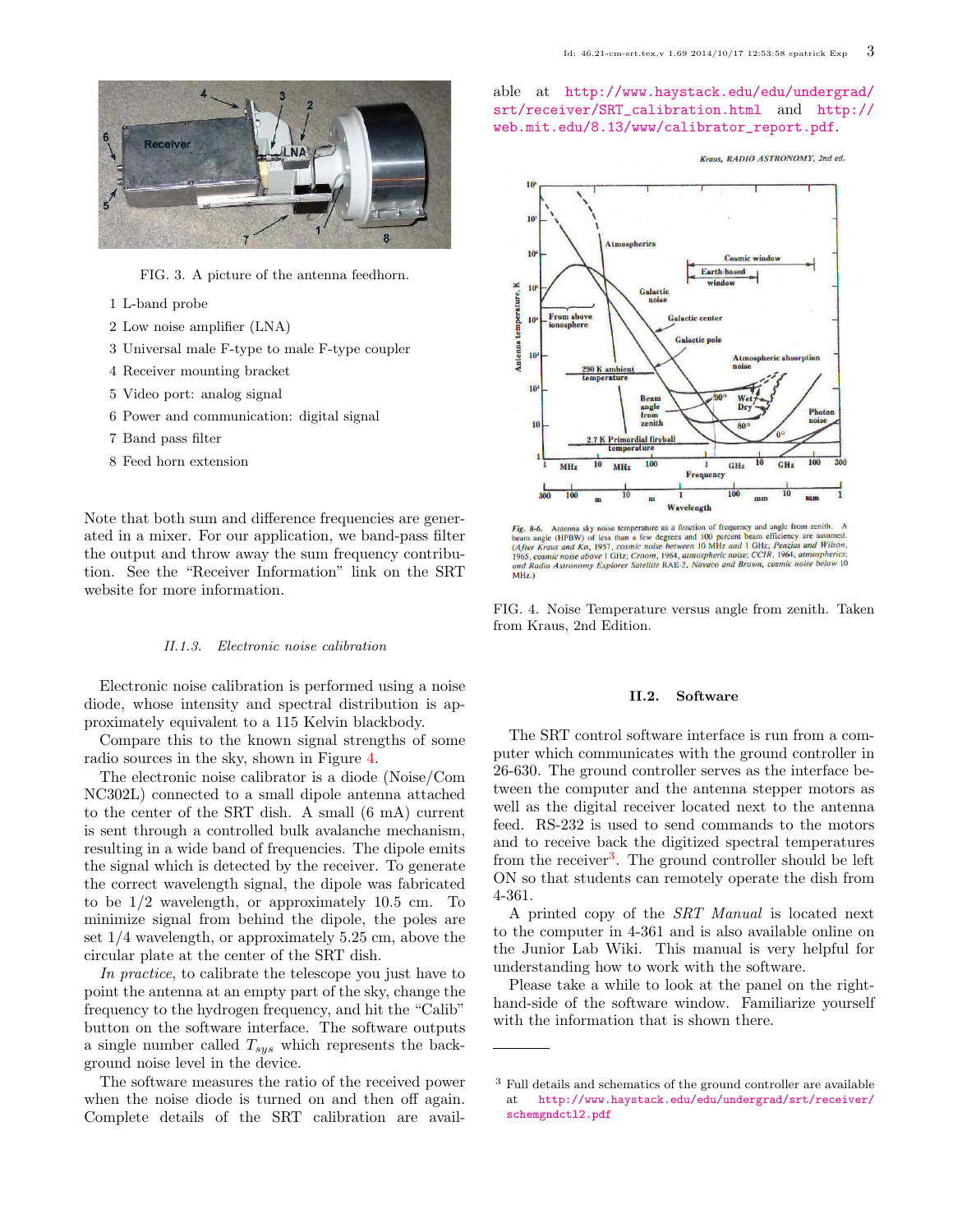The SRT is continually acquiring and processing RF signals incident upon the dish. The upper right plot in the software window shows individual power spectra updated every few seconds. The plot to the left in RED, shows an integrated power spectrum which may be cleared by pressing the "CLEAR" button.

You can execute commands via the toolbar located at the top of the console. Clicking on any of these buttons either initiates an automatic response or the software waits for text input by the user.

Azimuth and elevation locations are set using the horizon coordinate system. Azimuth and elevation are entered in degrees. The controller moves the telescope to the required position. If "tracking mode" is on (button text is yellow), when the telescope reaches the position, the controller continues to move the telescope to compensate for the Earth's rotation so as to keep the telescope pointing to the specified position in the sky. To turn tracking off, simply click on the button and it should turn red.

Try the following to get started: Enter "180 40" in the text window and then press the Azel button. The dish should slowly move to point due south. Press STOW to return the dish to its "parked" position at Azimuth=95<sup>°</sup>, Elevation=4◦ . Press the "RECORD" button to stop writing to the log file and open it up using a text editor.

It is useful to begin a log file (.rad file) which provides you with a continual record of your experiment. You can do this using the RECORD button. Hitting the record button again will cause the recording to stop.

Instead of using individual buttons from the toolbar, in some parts of the experiment it is useful to write a script (a .cmd file) and load the script to be run. Please see the SRT manual for sample scripts.

The program calculates the local sidereal and universal time (UT) based on the computer clock settings within the information sidebar on the right-hand side. Since  $UT = EST + 5 hours = EDT + 4 hours$ , you must make sure the box "Automatically adjust clock for daylight savings" is checked when setting the computer's clock. It also indicates the antenna direction in both equatorial (RA and DEC) and galactic ("l" and "b") coordinates.

When turning on the system, pay special attention to any error messages that may appear within the "Message Board" below the "Total Power Chart Recorder". They may indicate that the system has failed to communicate through the coaxial cable (*i.e.* gnd  $\circ$  radio 1). If movement of the dish stops prematurely, "antenna drive status" or "lost count" may appear in the "Motion Status Display Area". If this occurs please turn off the control system (which in turn ends motor power) and have a technical staff member take a look at the motor drive gears. Be sure to return the dish to the stow position each time before powering down and quitting the java applet.

# III. EXPERIMENTAL PROCEDURE

To prepare yourself for these measurements, start by reading the Haystack "SRT Projects" link on the SRT website.

Start the SRT client software, as indicated in the manuals. If operating the telescope from the Windows terminal in 4-361, a folder named "SRT" should appear on the computer desktop. This folder contains the latest version of the .jar executable which can be double-clicked to run. The folder may also contain old user files from previous students. If you save any files to this folder, please delete them when you are done.

First of all, set the frequency to "1420.4 4" in order to set the bandwidth as wide as possible to reduce noise variations and calibrate the system temperature  $T_{sus}$ .

### III.1. The Sun's brightness temperature

## III.1.1. "npoint" scan

Do an "npoint" scan of the Sun. By clicking on the "npoint" button, a series of measurements surrounding the sun in a  $5 \times 5$  grid are made with the step size set by the antenna beamwidth defined in the "srt.cat" file. The default value for the beamwidth is  $5°$ . The measured power/temperature at each of these grid points is displayed just above the text input box and at the completion of the scan, a 2D contour plot of the grid is displayed in the graph box at the top of the page. Information about the sweep is then displayed in the information sidebar. The telescope offsets are also adjusted so as to point the dish to the maximum observed signal within the sampled region.

The "npoint" scan is also useful for verifying the targeting accuracy of the system. If the computer clock is set incorrectly or the local latitude and longitude have been inadvertently changed, the sun will not appear well centered in this gridded scan. See for example, Figure [5.](#page-4-0) The "npoint" scan will focus the dish at the maximum temperature location for the sun when completed. Pointing corrections should be set to the location of peak intensity before continuing the observation session.

To manually specify offsets, enter the offset in the command text area.

- 1. Enter "azimuth elevation", both in degrees.
- 2. Press "offset" button.

If you enter -5 -5, the effect is that the npoint plot will move right and up.

### III.1.2. Azimuth and elevation scan of the Sun

Do an azimuth scan and an elevation scan of the Sun. For this, you will need to write a comment of the specifying the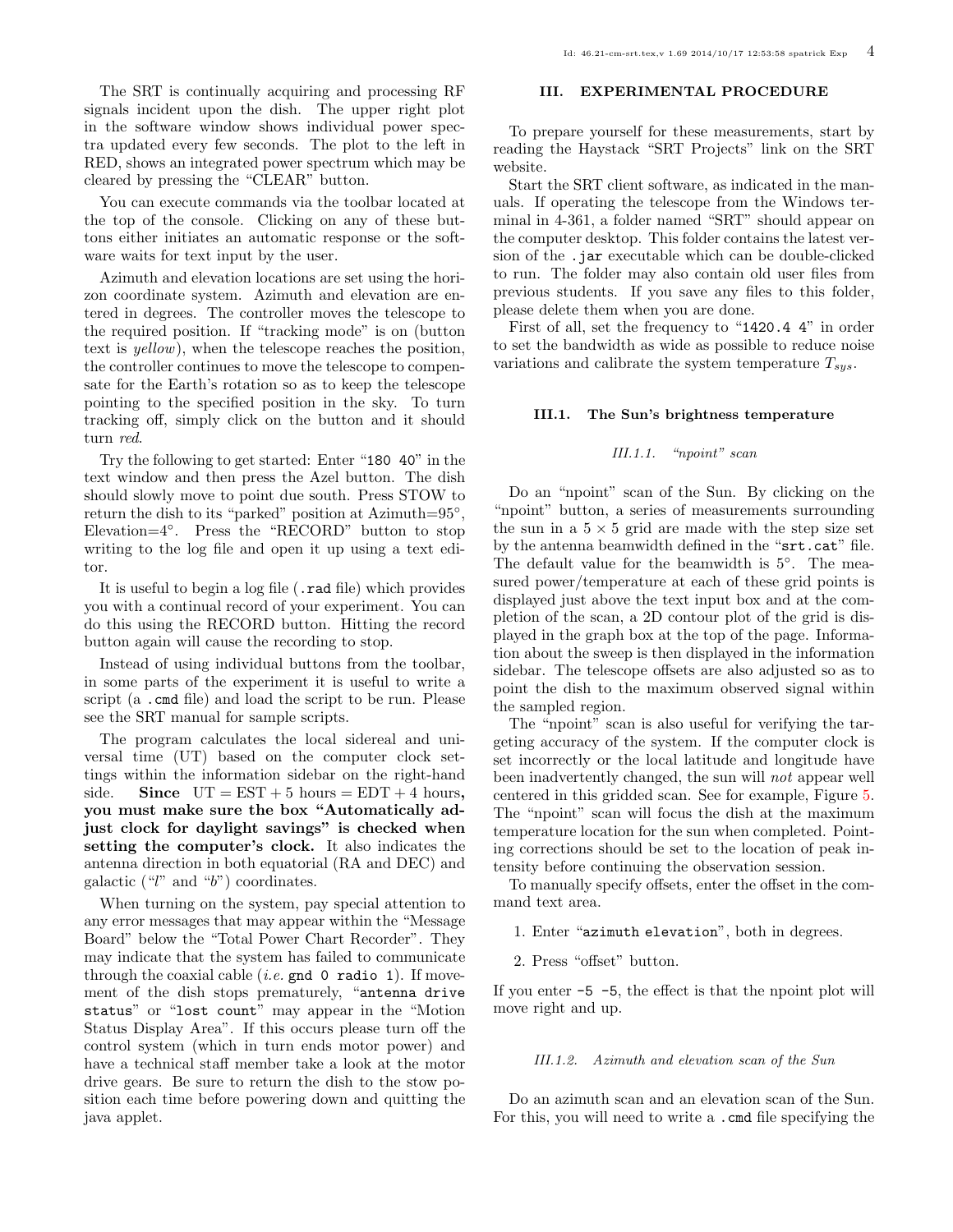

FIG. 5. Typical result from an "npoint" scan. The contour plot is generated from a  $5 \times 5$  series of measurements spaced by 1/2 the antenna beamwidth as specified in the srt.cat text file within the CassiSRT folder.

<span id="page-4-0"></span>various offsets from the Sun that you want to take data. For example, these offsets may range from  $-30^{\circ}$  to  $30^{\circ}$  in steps of 2°. Your antenna temperature vs. angular offset curve should resemble Figure [6.](#page-4-1)

You can also use the "drift" button to cause the dish to be pointed "ahead in time" and then stopped. This will permit the sun, or any other object, to drift through the antenna beam.

This data will enable you to derive an empirical value for the half-power beamwidth (HPBW) of the antenna, which can be compared to the theoretical value.

Measurement of the beam pattern can help the user discover problems with optical alignment or aid in the determination of antenna focus.

What is the convolution of a finite source with the radiation pattern of the antenna beam? Can you model this? An interesting comparison can be made by comparing your results with the solar flux measured by other antennas around the world, see [http://web.haystack.](http://web.haystack.mit.edu/SRT/solar.html) [mit.edu/SRT/solar.html](http://web.haystack.mit.edu/SRT/solar.html).



<span id="page-4-1"></span>FIG. 6. A typical Azimuth or Elevation scan of the sun.

# III.2. Rotation Curve of the Milky Way

To measure the rotation curve of the Milky Way, you will need to record hydrogen line profiles at a known set of galactic coordinates.

Your first job is to figure out at which coordinates to point the telescope. Use the software to determine when these regions of the galaxy will be visible to the telescope. Since the visible portion of the galaxy varies with time, you may find it necessary to share observation time with student pairs from other sections. Use the online scheduling tool to help coordinate time sharing.

Derive the galactic rotation curve, and estimate the mass of the galaxy interior to the circle tangent to the lines of sight.

Observe the non-uniformities in the hydrogen distribution revealed by the Doppler-induced structures of the line profiles. The multiple-component line profiles are evidence of the spiral-arm structure of the galaxy.

## IV. ANALYSIS

- 1. Compare your plot of the angular response function of the antenna obtained in the scans of the sun with the theoretical diffraction pattern of a circular aperture.
- 2. Derive an estimate of the brightness temperature of the sun at 21 cm from your measurements.
- 3. Using your galactic data and with the help of the discussions presented in Mihalas and Binney [\[1\]](#page-6-0) and by Shu [\[2\]](#page-6-1), derive a plot of the velocity curve of the galaxy as a function of radius. Why are you only able to do so for locations interior to the radial position of our solar system?
- 4. Optional. Using the galactic data, construct some features of spiral-arm structure of the Milky Way.

## POSSIBLE THEORETICAL TOPICS

While doing this experiment, you might find it useful to have a basic know-how about the following:

- Hyperfine splitting of the hydrogen ground state.
- Radiative processes in the sun.
- Antenna theory.
- The structure and dynamics of our galaxy.
- Radiative transfer.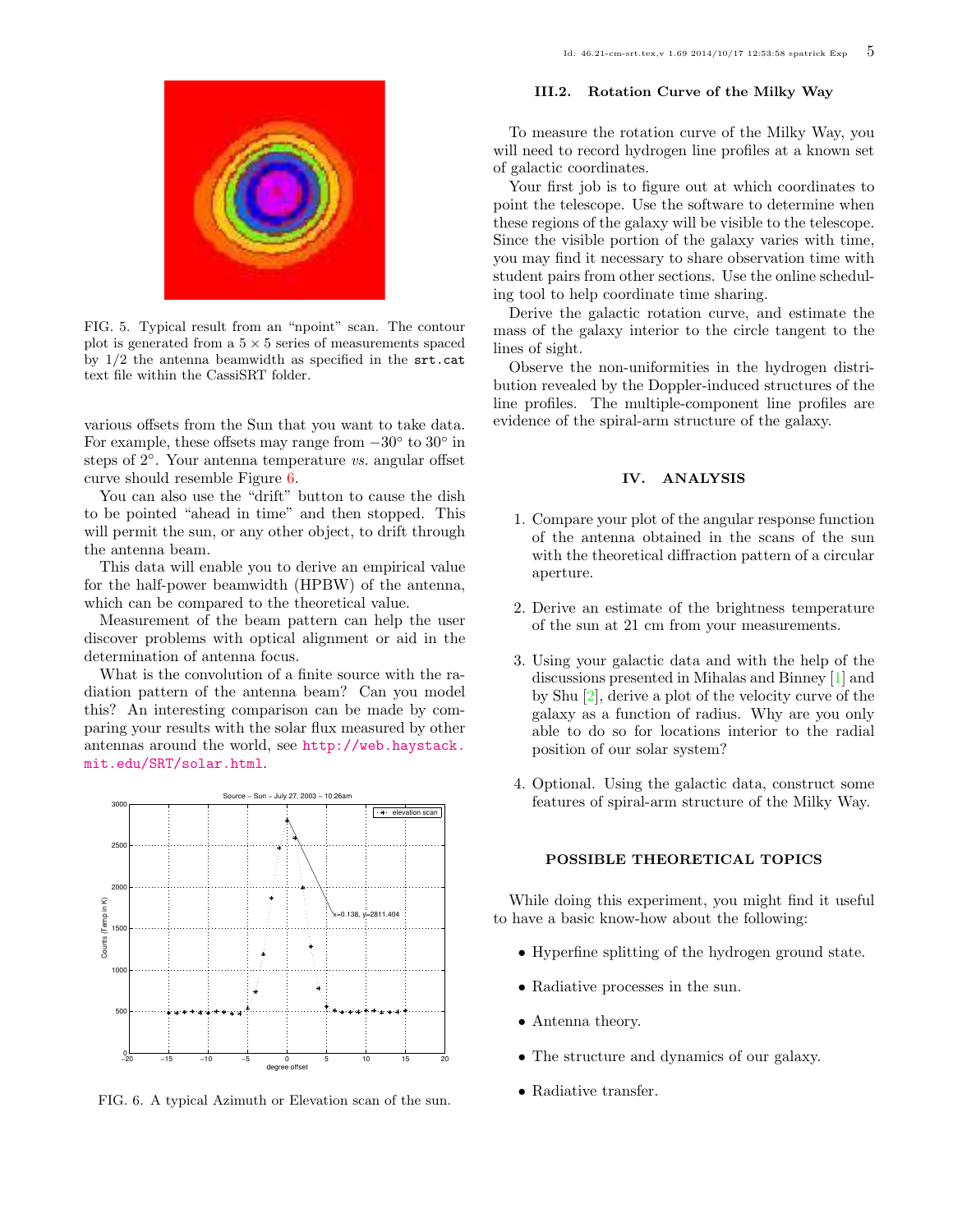

<span id="page-5-0"></span>FIG. 7. Survey of hydrogen line profiles at various galactic longitudes. (from H.C. van de Hulst et. al. Bull. of the Astron. Inst. of the Netherlands, XII, 117, May 14, 1954) Note: Pictures are reversed from our images and longitude is given in the old system  $(l^I, b^I)$ .  $l^{II} = l^I + 32.31^\circ$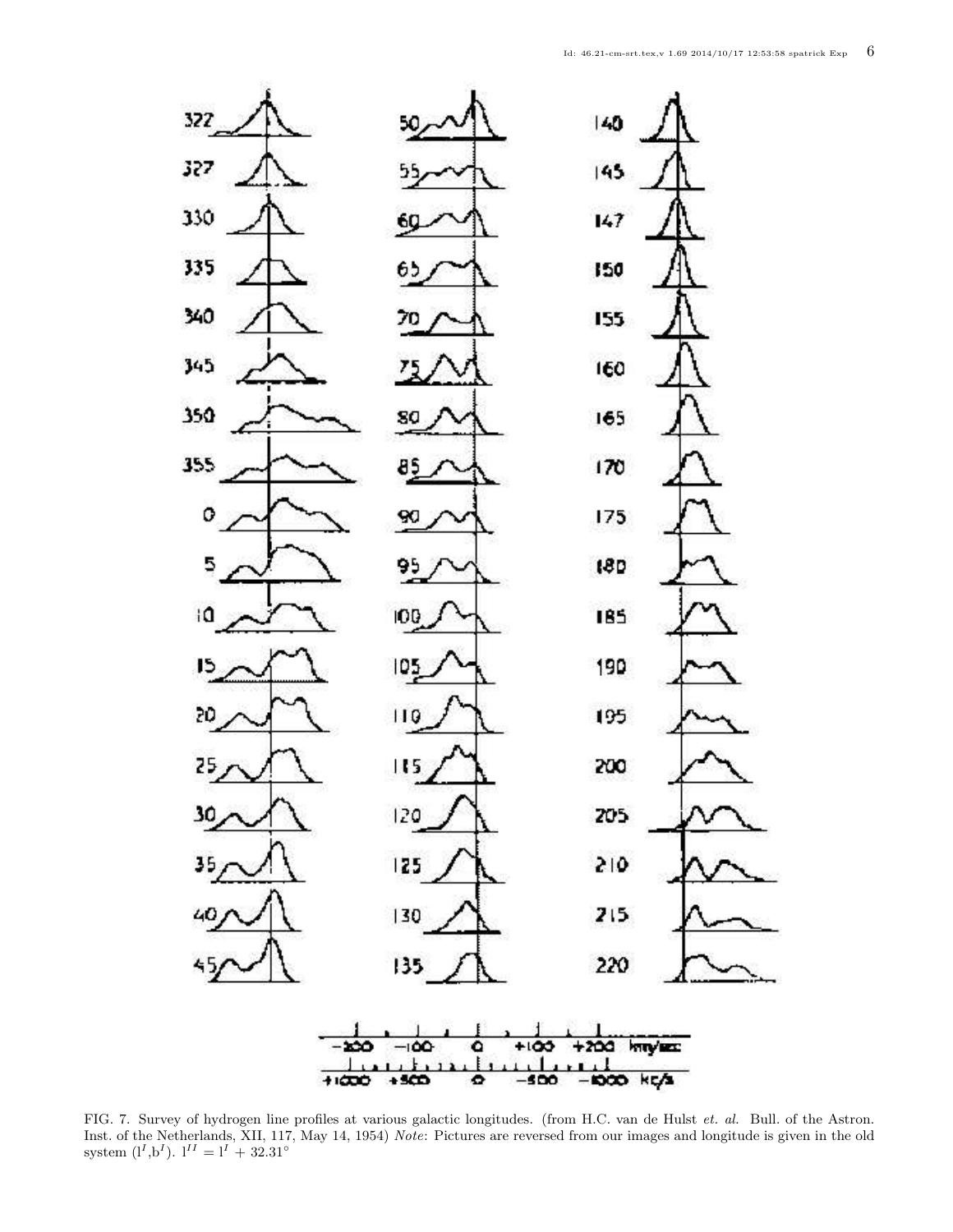- <span id="page-6-0"></span>[1] D. Mihalas and J. Binney, Galactic Astronomy (San Francisco, 1968)
- <span id="page-6-1"></span>[2] F. H. Shu, The Physical Universe - Chapter 12 (University Science Books, Mill Valley, CA, 1982) this reference gives a clear description of the interpretation of 21cm spectra in terms of the rotation curve of the Galaxy
- [3] K. Rohlfs and T. L. Wilson, Radio Astronomy, 2nd. ed. (Springer, 1996) a modern handbook of radio astronomy techniques. Section 5.5 describes the relationship between antenna temperature and brightness temperature.<sup>[4](#page-6-3)</sup> Chapter 6 provides a useful discussion of antenna theory.
- [4] e. a. H. C. van de Hulst, Bull. of the Astron., Vol. XII, 117 (Institutes of the Netherlands, 1954)
- [5] P. Duffett-Smith, Practical Astronomy With Your Calculator, 3rd ed. (Cambridge, 1988)
- [6] I. S. Shklovski, Cosmic Radio Waves (Cambridge; Harvard University Press, 1960)
- [7] H. Horowitz and W. Hill, The Art of Electronics, 2nd Edition (Cambridge University Press, 1989)
- <span id="page-6-2"></span>[8] F. J. Kerr, Ann. Rev. Astron. Astroph. Vol.7, 39 (1969)

<span id="page-6-3"></span><sup>4</sup> Note, however, the following errors in Section 5.5: The equation between equation (5.59) and equation (5.60) should read  $I_V = 2kT/\lambda^2$ . Equation (5.62) should read  $W = \frac{1}{2}A_e \int \int \frac{2kT_b(\theta,\phi)}{\lambda^2} P_n(\theta,\phi) d\Omega$ .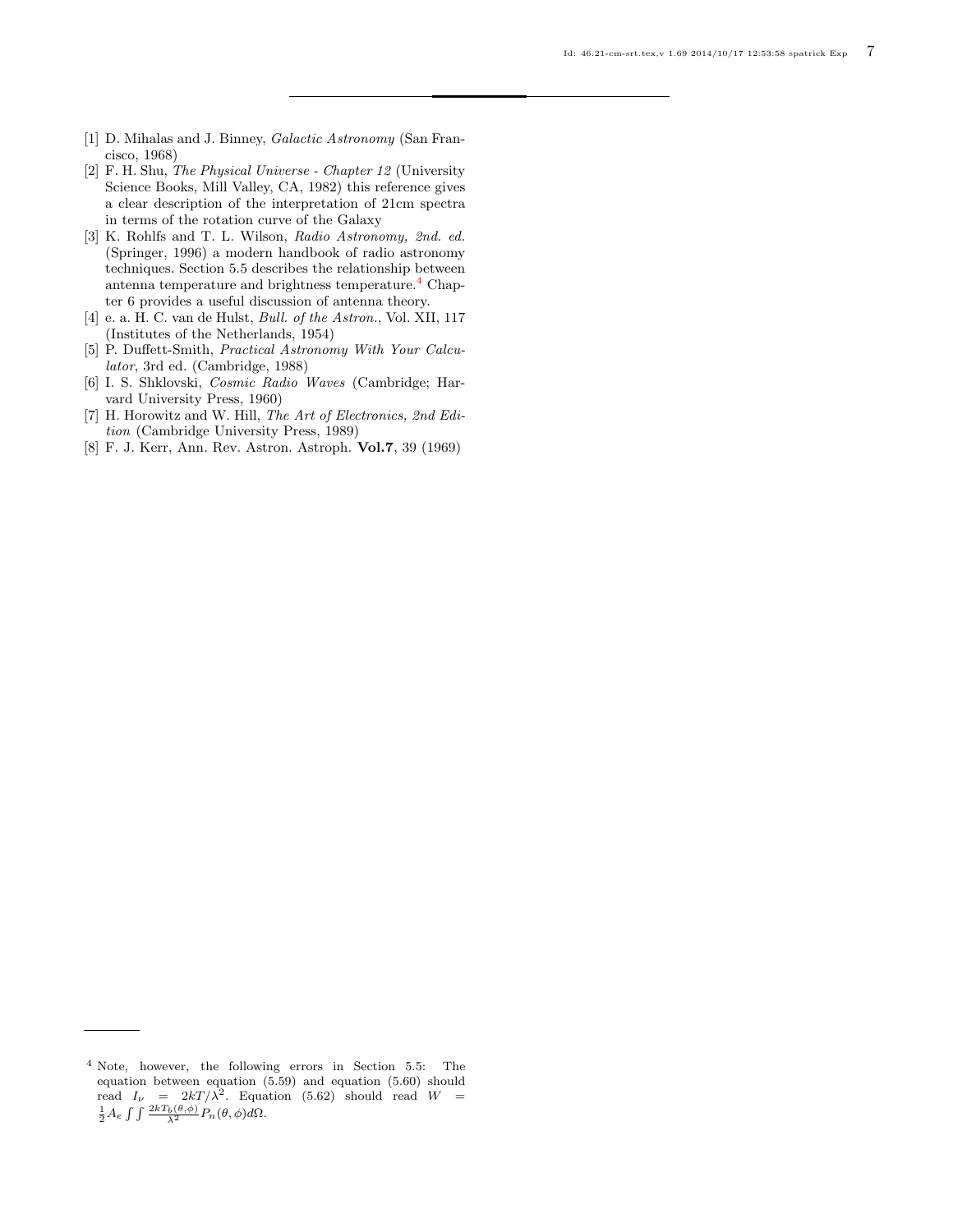# Appendix A: The srt.cat file

The text file srt.cat, located in SRTCassi, is the primary configuration file for the SRT java interface program that is used to control the telescope. The srt.cat file may be updated, but upon doing so, please stow the telescope, shut down the control program, and restart it so that it recognizes any updates made to the srt.cat control file.

The srt.cat file contains keywords which are case sensitive. Lines that are preceded by "\*" are ignored. Blank lines are ignored. The keywords are as follows. Items marked with an asterisk (\*) are required fields or fields that should be set by user. Square brackets ([ ]) indicate an optional field.

AXISTILT\*: Use to set the azimuth and elevation axis tilt in degrees. Default is 0 0. Usage: AXISTILT aztilt eltilt

- AZEL\*: Allows user to catalog altitude and azimuth coordinates (in degrees) for a fixed location by name. Usage: AZEL azimuth elevation name
- AZLIMITS: This may be set to allow movement in a clockwise position from stow from 90◦ to 270◦ . At the midpoint the telescope will face due south. Degree limits should be set slightly below the physical limitations of the telescope. It is recommended to use  $95^{\circ}$  and  $265^{\circ}$ . The telescope movement is clockwise as seen from above through increasing degree. Usage: AZLIMITS lowerlimit upperlimit
- BEAMWIDTH\*: Antenna beamwidth in degrees. Default is  $7.0^\circ$ . Usage: BEAMWIDTH value
- CALCONS\*: Gain correction constant, the ratio of temperature (K) per count. Change during calibration (should be 1:1 ratio). Default is 1.0. This will be changed by software after calibration occurs. The new value is available in the status bar. Usage: CALCONS value
- COMM\*: Communication port, default 1, use 0 for Linux.
- COUNTPERSTEP\*: Counts per step for stepped antenna motion. The default is no stepped motion. Usage: COUNTPERSTEP value
- CURVATURE\*: Optional correction for curvature in spectrum. Default is 0. Usage: CURVATURE value
- DIGITAL: Indicates that a digital receiver is being used. Comment out if using the analog receiver (set via jumper removal).
- ELBACKLASH\*: Optional correction for elevation backlash to improve pointing in flipped mode. Default is 0. Usage: ELBACKLASH value
- ELLIMITS: This may be set to allow movement in a clockwise position from stow from  $0°$  to  $180°$ . At the midpoint the telescope will face up. Degree limits should be set slightly below the physical limitations of the telescope. It is recommended to use 10◦ and 175◦ . The telescope movement is clockwise as seen from above through increasing degree. Usage: ELLIMITS lowerlimit upperlimit
- GALACTIC: Set a galactic coordinate by location (in degrees) and name. Usage: GALACTIC longitude latitude
- MANCAL\*: Calibrates vane. 0 indicates autocalibration, 1 indicates manual calibration. Is not a requirement of the digital setup. Default is 0. Usage: MANCAL value

MOON: Add the Moon to the catalog.

- NOISECAL: Calibration temperature of the noise diode located at center of dish. Temperature is in degrees Kelvin. Usage: NOISECAL value
- RECORDFORM\*: Adds tabs to separate columns in output file. Usage: RECORDFORM value Default is " ", *i.e.* space delimited. Other possibilities include "TAB" or "|". "VLSR" adds vlsr and
- "DAY" forces a file change at each new day. SOU: Set a source in the catalog by location (in RA and declination coordinates) and name. Usage: SOU hh mm ss dd mm ss name [epoch] In the usage, hh, mm, and ss give the RA in hoursminutes-seconds, while dd, mm, and ss give the dec
	- lination in degrees-minutes-seconds. For negative declination use "-" in front of dd.
- SSAT\*: Satellite ID and location, as satellite name then longitude west. Usage: SSAT name longitude
- STATION: Used to set latitude (in degrees), longitude (in degrees), and station name. Usage: STATION latitude longitude name
- SUN: Add the Sun to the catalog.
- TLOAD\*: Load temperature in degrees Kelvin. Default is 300 K. Usage: TLOAD value
- TOLERANCE\*: Counts of error which can accumulate before command to drive stow occurs. Default value is 1. Usage: TOLERANCE value
- TSPILL\*: Antenna spill over temperature in degrees Kelvin. Default is 20 K. Usage: TSPILL value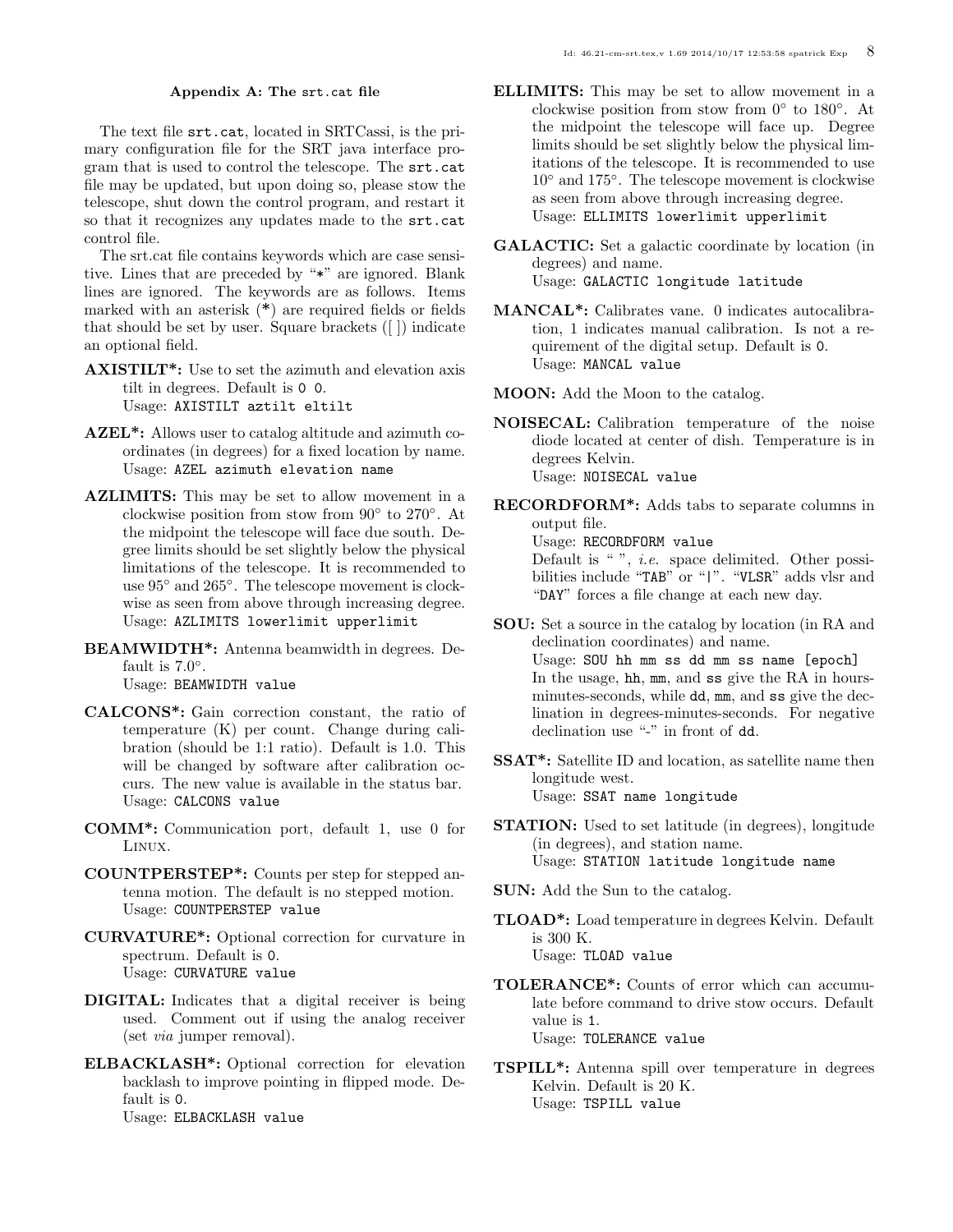## Appendix B: Coordinate Systems

This material is taken in part from Duffett-Smith's book "Practical Astronomy With Your Calculator, 3rd Edition 1988, Cambridge Press". It contains many useful algorithms and is worth checking out of the library or purchasing. There are several coordinate systems which you may meet in astronomy and astrophysical work and here we shall be concerned with four of them: the horizon system (Figure  $8$ ), the equatorial system (Figure [10\)](#page-9-0), the ecliptic system (Figure [13\)](#page-9-1) and the galactic system  $(Figure 9)$  $(Figure 9)$ .

Horizon coordinates "Az" and "El": The horizon system, using azimuth and altitude (elevation), is the system under which the SRT is operated.



<span id="page-8-0"></span>FIG. 8. Diagram of the horizon coordinate system. Imagine an observer at point O; then her horizon is the circle NESW where North is the direction of the north pole on the Earth's rotation axis and not the magnetic north pole. Azimuth increases from 0° (North) through 360°. The *altitude* or elevation is "how far up" in degrees (negative if below the horizon).

- Galactic coordinates, " $l$ " and " $b$ ": When describing the relations between stars and other celestial objects within our own galaxy, it is convenient to use the galactic coordinate system. The fundamental plane is the plane of the Milky Way and the fundamental directions the line joining our Sun to the center of the galaxy as depicted in Figure [9.](#page-8-1)
- Equatorial or Celestial Coordinates: "RA" and "DEC" are the spherical coordinates used to specify the location of a celestial object (Figures [10,](#page-9-0) [11,](#page-9-2) and [12\)](#page-9-3). The north celestial pole (NCP) is the direction of the Earth's rotation axis, and the celestial equator is the projection onto the sky of the plane of the Earth's equator. Right ascension (RA) is the celestial analog of geographic



<span id="page-8-1"></span>FIG. 9. Diagram of the galactic coordinate system. The point marked "S" represents the Sun, "G" is the center of the galaxy and "X" is a star which does not lie in the galactic plane.

longitude. RA is measured eastward along the celestial equator from the vernal equinox ("V" in Figures [11](#page-9-2) and [12\)](#page-9-3) which is the ascending node of the plane defined by the Sun's apparent motion (caused by the orbital motion of the Earth around the sun) and the celestial equator. In catalogs of celestial objects, RA is generally specified in units of hours, minutes and seconds from 0 to 24 hours, but it is often more conveniently specified in degrees from  $0^{\circ}$  to  $360^{\circ}$  with a decimal fraction. Declination (DEC) is the celestial analog of geographic latitude. is measured north from the celestial equator along a celestial meridian which is a great circle of constant RA. In catalogs, DEC is generally specified in degrees, arc minutes (') and arc seconds ("), but it is also often more conveniently specified in degrees from -90 $\degree$  to +90 $\degree$ with a decimal fraction. (1 hour of RA at constant DEC corresponds to an angle of  $15°\cos(DEC)$ degrees subtended at the origin).

Ecliptic coordinates: The ecliptic is the intersection of the Earth's orbital plane with the celestial sphere. To an observer on Earth, the sun appears to move relative to the background stars along the ecliptic with an angular velocity of about 1◦ per day  $(360°/year)$ . The angular velocity is not exactly constant due to the eccentricity of the Earth's orbit (e=0.016722). The period of the Earth's orbit is 365.256 days. The inclination (ie) of the Earth's equator to the ecliptic is 23◦ 27'. The ascending node of the ecliptic with respect to the celestial equator is the intersection of the ecliptic and the celestial equator (the vernal equinox) where the sun in its apparent motion crosses from south to north declinations around March 20. Precession of the equinoxes is the motion of the equinoxes along the ecliptic due to precession of the Earth's rotational angular momentum about the ecliptic pole. The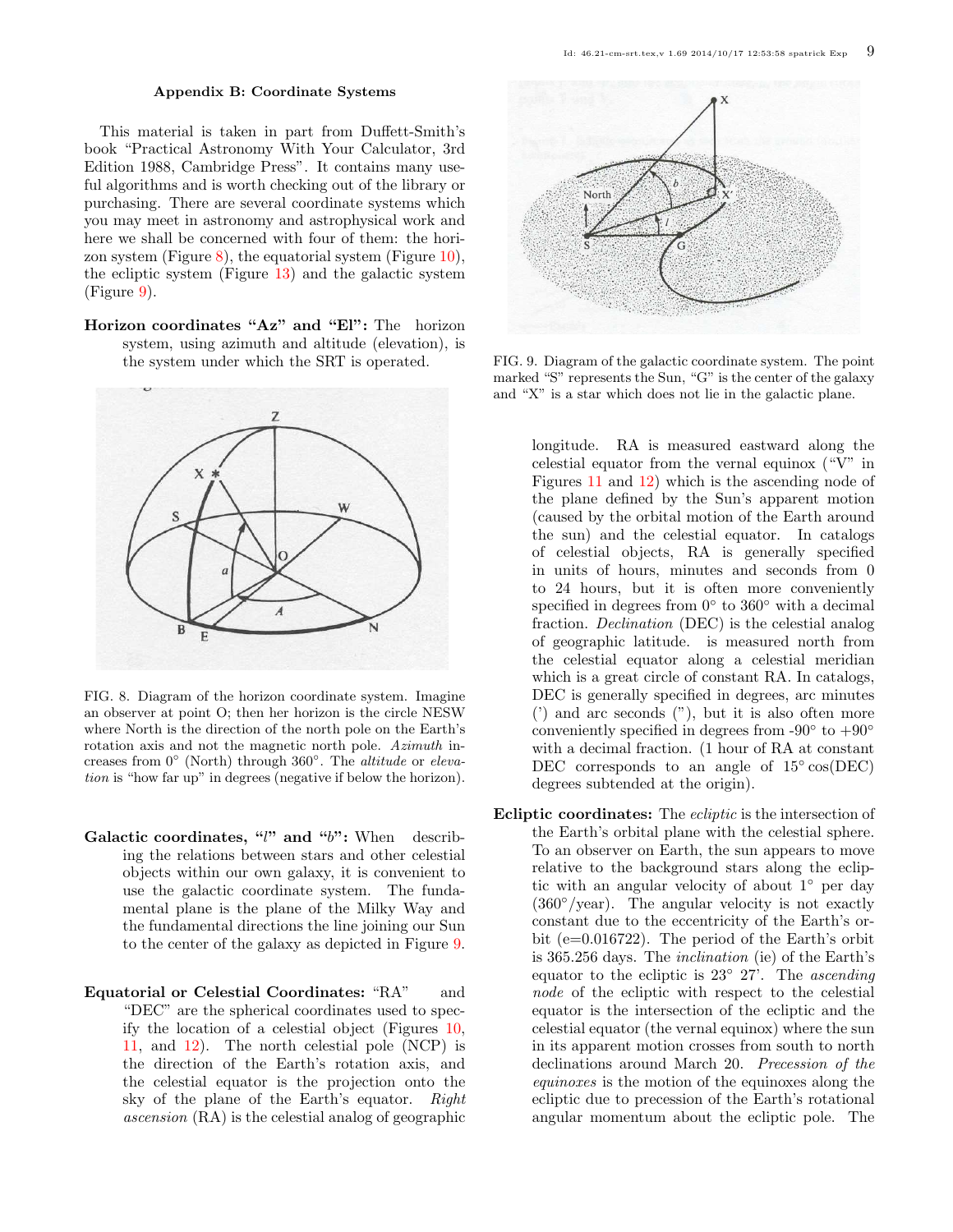

<span id="page-9-0"></span>FIG. 10. Diagram of the Equatorial coordinate system



<span id="page-9-2"></span>FIG. 11. Diagram of the celestial coordinate system

precession is caused by the torque of the gravitational attractions between the sun and moon and the Earth's equatorial bulge. The period of the precession is approximately 25,000 years. Ecliptic coordinates (Figures [14](#page-10-0) and [13\)](#page-9-1) are generally used to specify the positions and orientations of objects in



<span id="page-9-3"></span>FIG. 12. Diagram of the celestial sphere, showing the celestial north pole (NCP), the celestial equator, the north ecliptic pole (NEP) and the ecliptic. The points labeled V, S, A, and W are, respectively, the vernal equinox, summer solstice, autumnal equinox, and winter solstice corresponding to the directions of the sun on March 20, June 21, September 22, and December 21. The point labeled "sun" is the direction of the sun on approximately April 21.

the solar system. Ecliptic longitude (elon) is measured along the ecliptic eastward from the vernal equinox. Ecliptic latitude (elat) is measured along a great circle northward from the ecliptic. The ori-



<span id="page-9-1"></span>FIG. 13. Diagram of the Ecliptic coordinate system

entation of the orbit of a planet is specified by 1) the ecliptic longitude of the ascending node of the orbital plane and 2) the inclination of the orbit to the ecliptic. Similarly, the orientation of a planet's rotation or the rotation of the sun itself, as illustrated in Figure [14,](#page-10-0) is specified by the ecliptic longitude (ELON) of the ascending node of its equator and the inclination (INCL) of the equator to the ecliptic.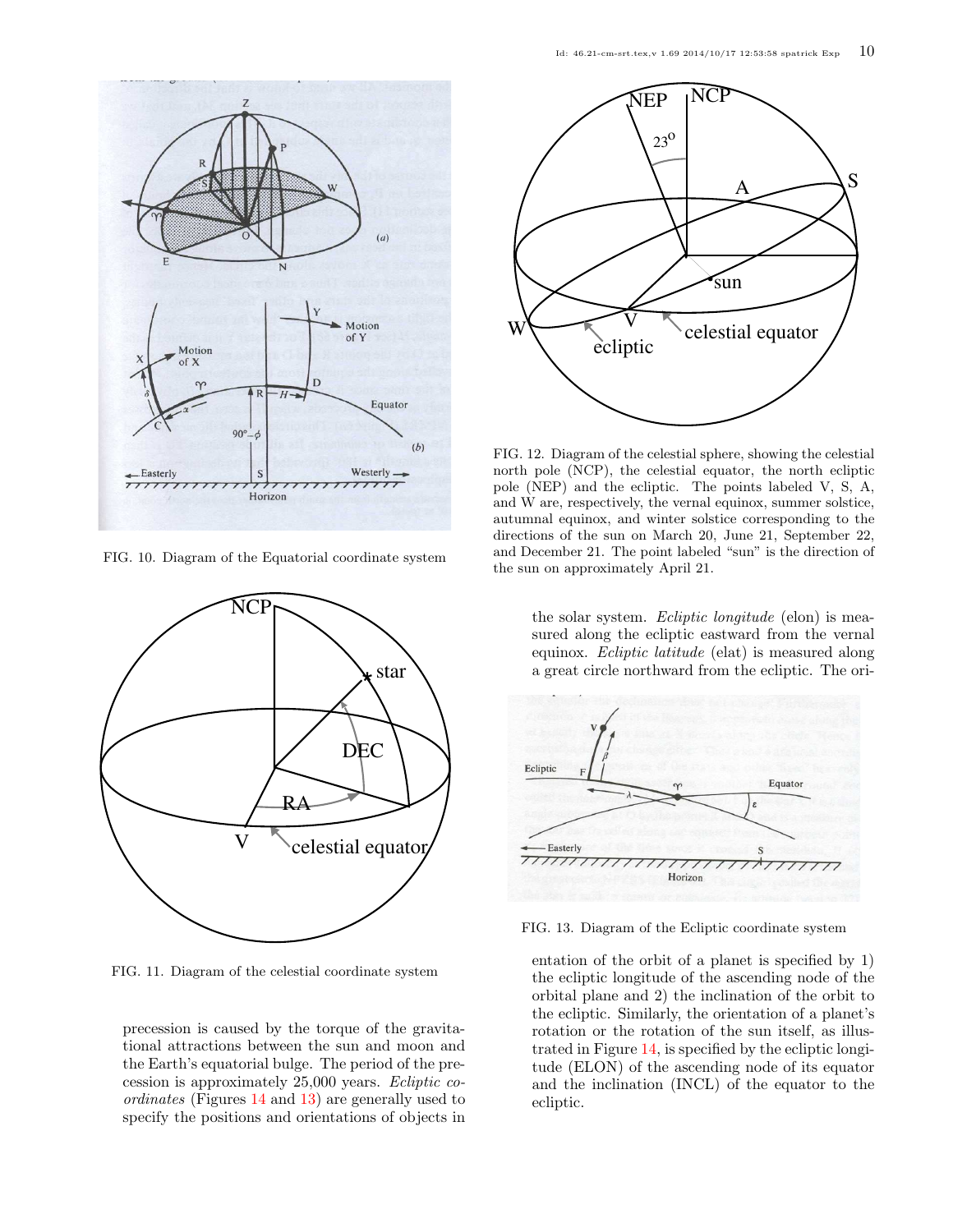

<span id="page-10-0"></span>FIG. 14. Diagram showing the relation between the ecliptic and celestial coordinate systems



FIG. 15. Diagram of the relations between the quantities involved in setting the position of the telescope about the polar (HA or RA) axis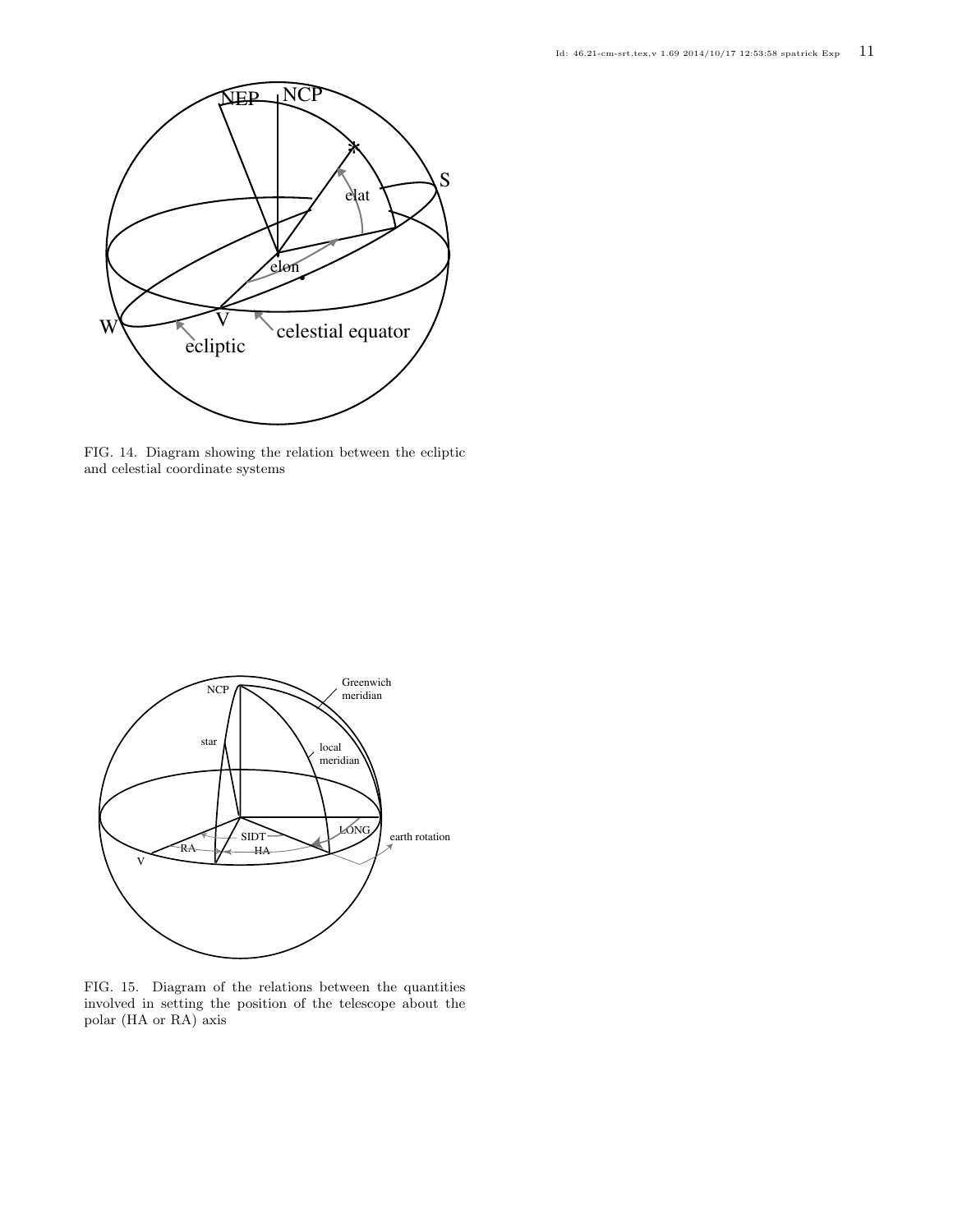## Appendix C: Signal Processing in 21 cm Radio Astrophysics

For a voltage  $v(t)$  measured in the time domain we can compute the Fourier transform  $V(\nu)$ :

$$
V(\nu) = \int v(t)e^{-2\pi i \nu t} dt.
$$
 (C1)

Note that  $V(\nu)$  is *complex*, giving us an amplitude and a phase for each frequency component. In our experiment we are not interested in the phase information. Taking the square modulus of the Fourier transform gives us the voltage power spectrum:

$$
S(\nu) = |V(\nu)|^2. \tag{C2}
$$

 $S(\nu)$  is the quantity plotted by the data acquisition software. For the voltage power spectrum, the units are (volts/Hz)<sup>2</sup>, and a sine wave with amplitude  $V_0$  will produce a signal of amplitude  $V_0^2/4$ , which becomes  $V_0^2/2 = V_{\text{RMS}}^2$  in the one-sided spectrum that is displayed (see below).

The spectrum displayed on the Junior Lab computer screen has units dBm, which is power expressed in dB referred to one milliwatt. The spectrum values are converted to milliwatt units by taking into account the characteristic impedance of the transmission line,  $Z_0 = 50 \Omega$ . This is done according to 1 dBm =  $10 \log \frac{V_{\text{RMS}}^2}{(0.2236 \text{ V})^2}$ where the 50  $\Omega$ 's in the numerator and denominator have canceled. The power you measure  $\frac{V_{\text{RMS}}^2}{Z_0}$  is the power going down the cable to the  $A/D$  converter. This is related to, but not equal to, the power received at the antenna.

#### 1. Discrete Fourier transform

The above expression for the Fourier transform refers to a continuous signal measured for an infinite length of time. In practice, instead of  $v(t)$ , we in fact measure  $v_i = v(t_i)$ , discrete samples separated by a time interval δt over a period of time ∆t. Thus the number of points measured is  $N = \Delta t / \delta t$ . Our Fourier transform is now the sum

$$
V_j = V(\nu_j) = \sum_{i=1}^{N} v_i e^{-2\pi i \nu_j t_i} \delta t.
$$
 (C3)

This differs from the ideal  $V(\nu)$  computed above in some important ways. We have to consider the effects of sampling and windowing. We also note that the power spectrum has the property of symmetry about zero frequency.

### a. Sampling

We sample the signal at a rate  $1/\delta t$ , which means that only signals with frequency  $2/\delta t$  or smaller can be reconstructed. In a properly designed spectrometer, the sampling range and the *anti-aliasing filter* are chosen with this in mind. This is the reason for the 3 MHz bandpass filter (see Figure [2\)](#page-1-2) and the sampling rate of just over 6 MHz. A strong signal with frequency larger than 6 MHz that "leaks" through the filter will appear in our power spectrum at an aliased frequency with the 0–3 MHz band. Thus, strong interference signals can corrupt your spectra, even though they are outside the bandpass.

Because we use the Fast Fourier Transform (FFT) algorithm to compute the Fourier transform, the spectra are also sampled with values known only at certain values of the frequency. Our frequency "channels" are centered at these values and are separated by

$$
\delta \nu = \frac{1}{N \delta t}.\tag{C4}
$$

### b. Windowing

Because the time series is truncated  $(i.e.,$  we only measure the voltage signal for a finite period of time), the features in the frequency domain are broadened. In other words, a pure harmonic signal, which in principle would appear as a delta function in the frequency domain, in fact appears as a feature with nonzero width. We can express this effect of the limited time span by multiplying by a *window function*  $w(t)$  in the time domain:

$$
v_m(t) = w(t)v(t).
$$
 (C5)

For the simplest window function with no weighting,  $w(t)$ is unity during the times of the measurements and zero otherwise:

$$
w(t) = 1 \text{ for } -\frac{\Delta t}{2} \le t \le \frac{\Delta t}{2}.
$$
 (C6)

By the convolution theorem, the Fourier transform of  $v_m(t)$  is the convolution of the Fourier transforms of  $v(t)$ and  $w(t)$ :

$$
V_m = W(\nu) * V(\nu). \tag{C7}
$$

The Fourier transform of the uniform  $w(t)$  function above is a sinc function in the frequency domain (see Figure [16\)](#page-12-0):

$$
W(\nu) = \frac{\sin \pi \nu \Delta t}{\pi \nu}.
$$
 (C8)

The width of the sinc function is proportional to  $\Delta t$ . For example, the half width at the first null (HWFN) is  $1/\Delta t$ . Thus, each frequency "spike" in the frequency domain is broadened into a feature shaped like a sinc function with a width determined by the length of the data stream. Note that that the spacing between the nulls is equal to  $1/\Delta t$  and that this is also the channel spacing. The spectral line is also characterized by sidelobes, a sort of ringing that can extend far from the main spectral feature. For this choice of window and sampling, the width